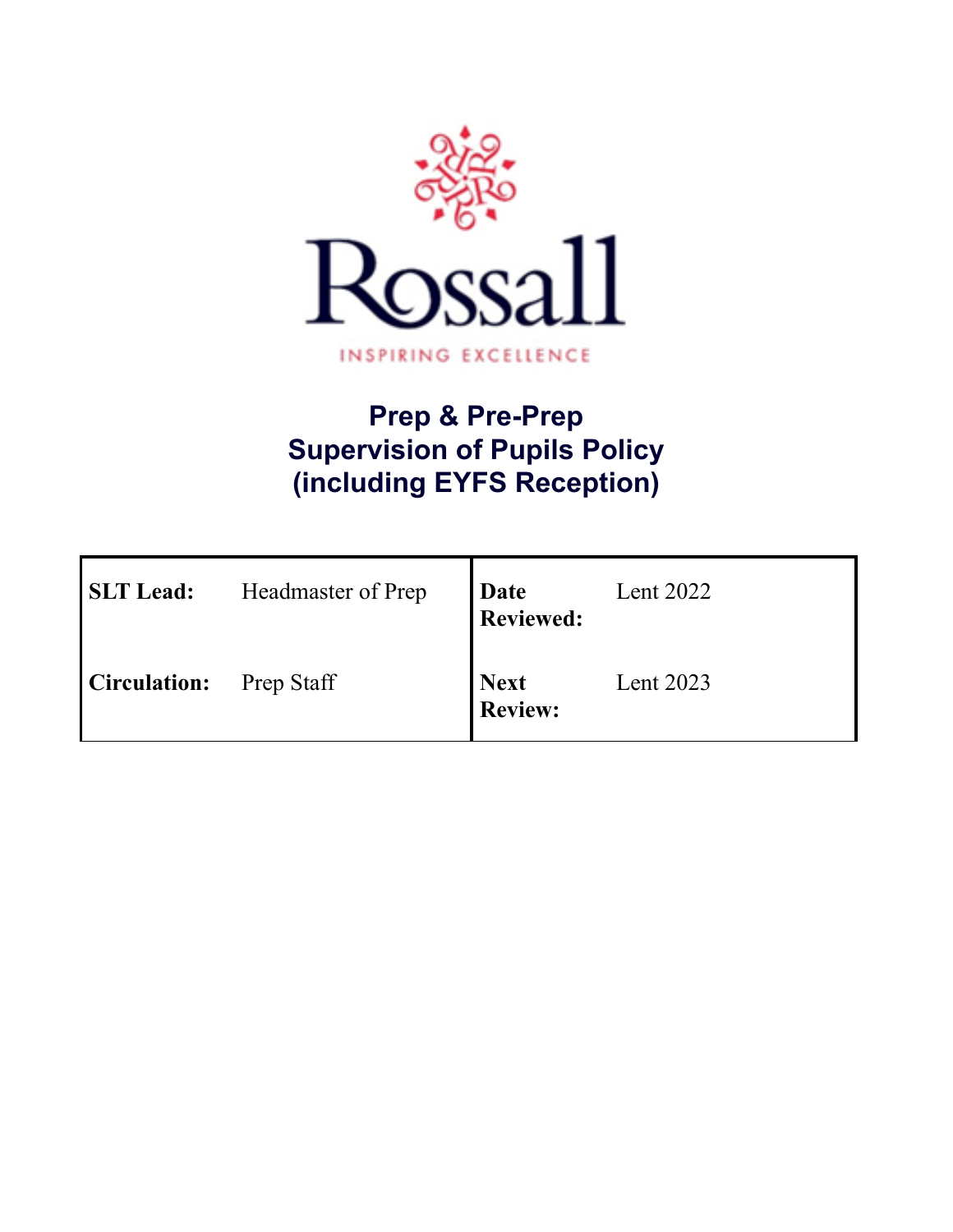## **Introduction**

Teachers at Rossall Preparatory School have a duty of care to all pupils in the School. It is the Head's responsibility to ensure that high standards of behaviour and discipline are maintained throughout the time that pupils are present on the School site, as well as during activities either on or off the campus. It is also his responsibility to ensure that there is effective supervision of the school buildings, and that the site is secure.

Duty of care is a legal requirement. The Council and the Head are required to ensure, as far as is practicable, adequate supervision of pupils throughout the school day to ensure their health, safety and welfare. They are also required to ensure, as far as is practicable, that the School is a safe place of work for employees and for others who enter the site.

| <b>Before School</b> | Boarders: the Houseparent or designated Resident Tutor is responsible for the<br>supervision of boarders in the house                                                                                                                                                                                                                                                            |  |  |
|----------------------|----------------------------------------------------------------------------------------------------------------------------------------------------------------------------------------------------------------------------------------------------------------------------------------------------------------------------------------------------------------------------------|--|--|
|                      | Day pupils: the Form Tutor takes responsibility for the pupil once he/she has arrived at<br>school. The Preparatory and Pre-Prep School buildings will be open from 0800.                                                                                                                                                                                                        |  |  |
| <b>Breakfast</b>     | All boarding pupils are supervised by a member of one of five duty teams, who undertake<br>breakfast duties on a rota basis.                                                                                                                                                                                                                                                     |  |  |
| $0800 - 0840$        | Pupils are met by staff at the car park at the front of Middle School (drop off). A register is<br>taken on entry to Middle School. Pre-Prep are escorted to their building, whilst Prep aged<br>pupils may walk across to their building. Form tutors are responsible for pupils from this<br>time.                                                                             |  |  |
| circa 0830           | A member of staff meets the Preparatory pupils off the bus and escorts them back to the<br>school building                                                                                                                                                                                                                                                                       |  |  |
| $0840 - 0900$        | On certain days, pupils will have form time, hymn and choir practice or assembly. These<br>are all supervised and all are expected to attend. Lessons begin.                                                                                                                                                                                                                     |  |  |
| <b>Break Time</b>    | All pupils are supervised by a duty team member of staff, who undertake break duty on a<br>rota basis. They are present in the playground/on the grass at all times                                                                                                                                                                                                              |  |  |
| <b>Lesson Time</b>   | Teachers are responsible for the supervision of their class.                                                                                                                                                                                                                                                                                                                     |  |  |
|                      | No class should be left unsupervised for any reason. In case of emergency teachers<br>might:                                                                                                                                                                                                                                                                                     |  |  |
|                      | summon a teacher from an adjacent classroom to supervise both classes whilst<br>the incident is dealt with;                                                                                                                                                                                                                                                                      |  |  |
|                      | call the Preparatory School Office, or the Head<br>send an ill or injured pupil with an accompanying adult to the Medical Centre - the<br>Head will be informed of this                                                                                                                                                                                                          |  |  |
|                      | In EYFS, during free flow, the children can go outside and learn under the canopy.<br>Once the children play outside of the canopy, a member of staff must be outside.<br>Senior Staff collect and return pupils to their relevant buildings for specialist lessons.                                                                                                             |  |  |
| Lunch Time           | Preparatory School - All pupils are supervised by the duty team staff members. Pupils<br>are escorted to and from the dining hall by the class teacher. Staff who take lunch in the<br>Dining Hall are expected to sit with the pupils and supervise them at this time. The<br>member of staff on duty will accompany the pupils back to the playground after lunch is<br>taken. |  |  |

### **Supervision during the School Day**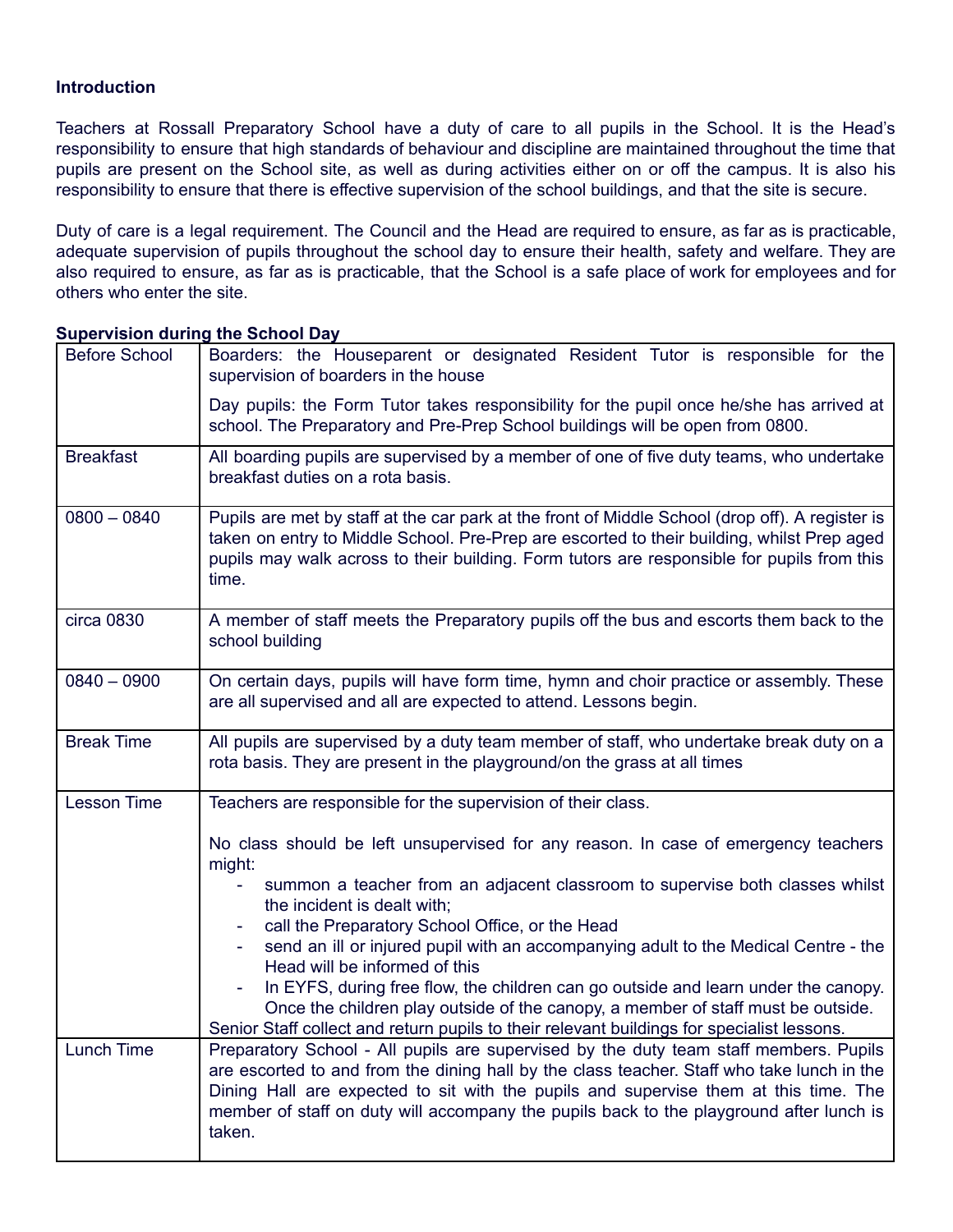|                                                   | Pre-Prep staff also sit with and supervise their pupils at lunch. All pupils are then<br>supervised in the play area until 1:30pm when lunch break ends and pupils return to their<br>form rooms for registration.                                                                                                                                                                                                                                                                                                                                 |
|---------------------------------------------------|----------------------------------------------------------------------------------------------------------------------------------------------------------------------------------------------------------------------------------------------------------------------------------------------------------------------------------------------------------------------------------------------------------------------------------------------------------------------------------------------------------------------------------------------------|
| <b>After School</b>                               | <b>Preparatory School</b>                                                                                                                                                                                                                                                                                                                                                                                                                                                                                                                          |
| <b>Activities &amp; Prep</b>                      | Those doing an after school activity are under the supervision of the member of staff<br>running the activity until its conclusion at 5pm. They must ensure those staying at school<br>until 5.15/30pm return to the duty staff member for supervision until they are collected.<br>Pupils not doing an activity will report to the member of staff on duty where a register is<br>taken. Supervised Prep begins at the end of school and is followed by free time until<br>collection. Pupils from Anchor are collected by Anchor boarding staff. |
|                                                   | The School day ends at 4.15pm with the option of Prep or other clubs from $4.15 -$<br>5.15/30pm; the School buses depart at 5.40pm                                                                                                                                                                                                                                                                                                                                                                                                                 |
|                                                   | Additional wrap-around care is available in the form of a Breakfast Club in the mornings<br>and After School Clubs including Prep Club until 6pm, booked by prior arrangement.<br>Clubs begin the second week of each term but pupils may stay until 5.15/30pm from the<br>first day of term. The pupils may sign into Anchor House for breakfast or tea by prior<br>arrangement.                                                                                                                                                                  |
|                                                   | Pre-Prep School<br>3.30 - 4.00pm clubs including Prep Club. Pupils are supervised until parents collect from<br>the sports centre at the agreed time (4.15pm). The School day ends at 3.30pm and<br>wrap-around care is available, with after school clubs until 6pm by prior arrangement. In<br>the main, pupils are collected at 5.15/30pm.                                                                                                                                                                                                      |
| Pupils who are<br>off games/<br>swimming/PE       | Pupils who are off games will be either: remain in a form room supervised by a member<br>of staff or at the pitch/poolside/sports centre, supervised by the teacher running the<br>activity.                                                                                                                                                                                                                                                                                                                                                       |
| <b>After Activities</b><br>(for boarders<br>only) | Once after school activities and supervised time have finished, the pupils return to the<br>houseparent or the designated member of the boarding staff. The duty member of staff's<br>name is displayed in the boarding house. Matrons are also present in the house. This<br>responsibility continues until pupils go to tea, resuming immediately after they have left<br>the Dining Hall to return to house or to meet with friends.                                                                                                            |
| Tea Time                                          | Houseparents are responsible for the supervision of pupils inside and immediately<br>outside the Dining Halls on a rota basis.                                                                                                                                                                                                                                                                                                                                                                                                                     |
| Overnight<br>supervision                          | Overnight supervision of boarders is the responsibility of the Houseparent (or designated<br>resident tutor). This is always arranged in advance.                                                                                                                                                                                                                                                                                                                                                                                                  |

### **Pupil Absence**

If a pupil is unable to attend school because of illness, his/her parents/guardians are asked to contact the Preparatory School office (01253 774222) and to give the likely duration of the absence. If this is not possible, please ring School Reception on 01253 774201 as soon as possible after 8am.

### **Visitors**

As part of the School's requirement to protect the pupils in its care, all visitors to the School are expected to sign in and out at School Reception, where they will receive a lanyard which they are expected to wear for the duration of their visit.

All staff should be prepared to challenge strangers on the premises, and to report concerns to School Reception.

### **Classrooms**

Pupils should not be left unsupervised in classrooms at any time of the day.